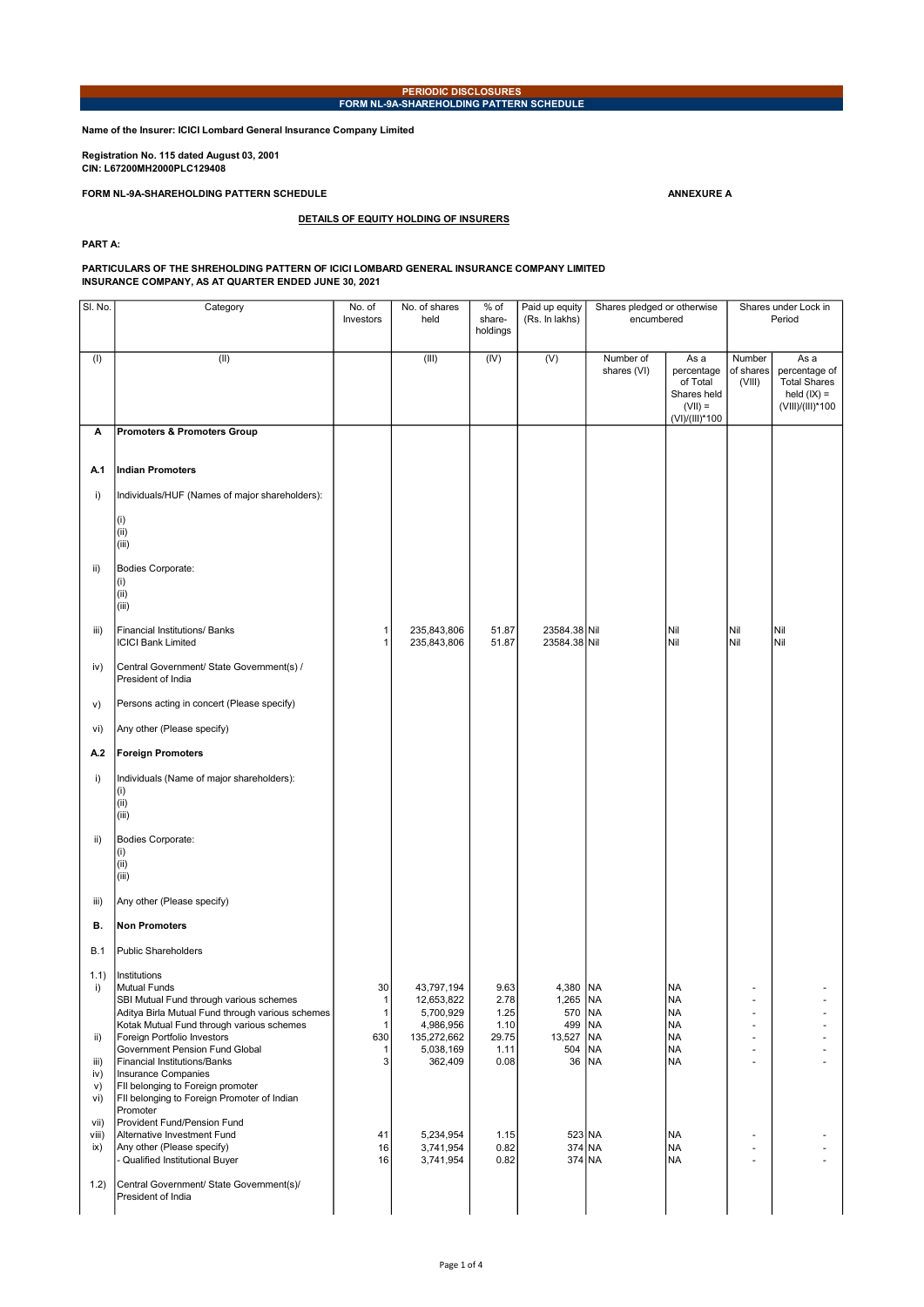| 1.3) | Non-Institutions                                |         |             |      |           |            |           |  |
|------|-------------------------------------------------|---------|-------------|------|-----------|------------|-----------|--|
| i)   | Individual share capital upto Rs. 2 Lacs        | 238,911 | 17,008,389  | 3.74 | 1,701 NA  |            | <b>NA</b> |  |
| ii)  | Indivudal share capital in excess of Rs. 2 Lacs | 88      | 6,472,266   | 1.42 | 647       | <b>INA</b> | <b>NA</b> |  |
| iii) | NBFCs registered with RBI                       | 8       | 230,045     | 0.05 | 23        | <b>INA</b> | <b>NA</b> |  |
| iv)  | Others:                                         |         |             |      |           |            |           |  |
|      | - Trusts                                        | 17      | 86,591      | 0.02 | 9         | <b>INA</b> | <b>NA</b> |  |
|      | - Non Resident Indian                           | 3,274   | 600,995     | 0.13 | 60        | NA         | <b>NA</b> |  |
|      | - Clearing Members                              | 155     | 149,021     | 0.03 | 15        | NA         | <b>NA</b> |  |
|      | - Non Resident Indian Non Repartriable          | 2,004   | 944,437     | 0.21 | 94        | <b>NA</b>  | <b>NA</b> |  |
|      |                                                 |         |             |      |           |            |           |  |
|      | - Bodies Corporate                              | 1,449   | 3,035,219   | 0.67 | 304   NA  |            | <b>NA</b> |  |
|      | $-$ IEPF                                        |         |             |      |           |            |           |  |
| V)   | Any other (Please Specify)                      | 7,496   | 1,871,662   | 0.41 | 187       | <b>INA</b> | <b>NA</b> |  |
|      | - Foreign Nationals                             |         | 618         | 0.00 | $\Omega$  | lna        | <b>NA</b> |  |
|      | - HUF                                           | 7,489   | 594,586     | 0.13 | 59        | <b>NA</b>  | <b>NA</b> |  |
|      | Overseas Corporate Bodies                       |         | 130         | 0.00 | 0         | lna        | <b>NA</b> |  |
|      | Director or Director's Relatives                | 5       | 1,276,328   | 0.28 | 128       | <b>NA</b>  | <b>NA</b> |  |
| B.2  | Non Public Shareholders                         |         |             |      |           |            |           |  |
| 2.1) | Custodian/DR Holder                             |         |             |      |           |            |           |  |
|      |                                                 |         |             |      |           |            |           |  |
| 2.2) | <b>Employee Benefit Trust</b>                   |         |             |      |           |            |           |  |
| 2.3) | Any other (Please specify)                      |         |             |      |           |            |           |  |
|      | <b>Total</b>                                    | 254,123 | 454,651,604 | 100  | 45,465 NA |            | <b>NA</b> |  |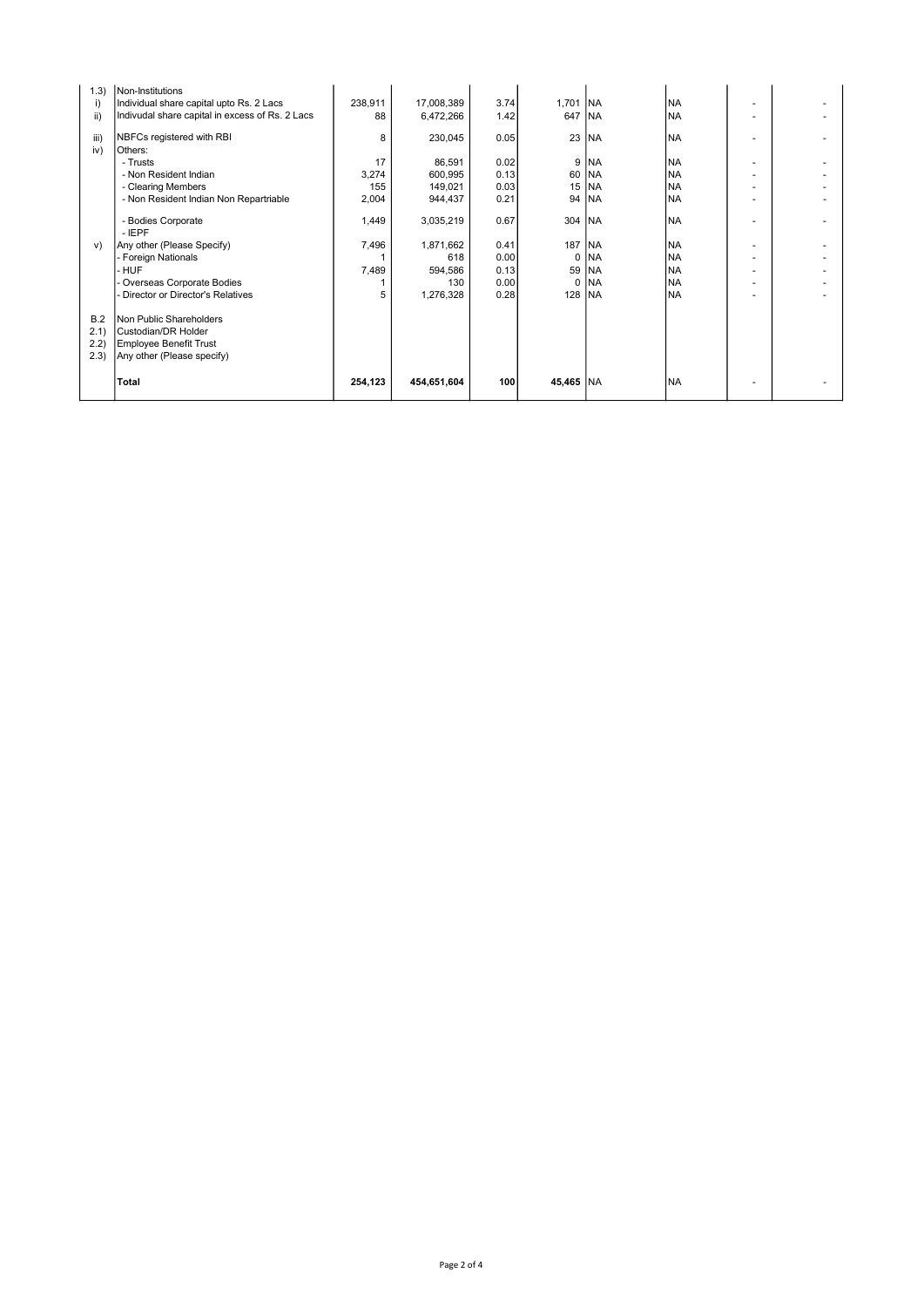## PARTICULARS OF THE SHAREHOLDING PATTERN IN THE INDIAN PROMOTER COMPANY(S) / INDIAN INVESTOR(S) AS INDICATED AT (A) ABOVE

## PART B:

Name of the Indian Promoter / Indian Investor: ICICI BANK LIMITED

(Please repeat the tabulation in case of more than one Indian Promoter / Indian Investor)

| SI. No.                                       | Category                                                                                                                                                                                                                                                    | No. of<br>Investors                         | No. of shares<br>held                                                        | % of<br>share-                               | Paid up equity<br>(Rs. In lakhs)        | Shares pledged or otherwise<br>encumbered            |                                                                              |                               | Shares under Lock in<br>Period                                                    |
|-----------------------------------------------|-------------------------------------------------------------------------------------------------------------------------------------------------------------------------------------------------------------------------------------------------------------|---------------------------------------------|------------------------------------------------------------------------------|----------------------------------------------|-----------------------------------------|------------------------------------------------------|------------------------------------------------------------------------------|-------------------------------|-----------------------------------------------------------------------------------|
|                                               |                                                                                                                                                                                                                                                             |                                             |                                                                              | holdings                                     |                                         |                                                      |                                                                              |                               |                                                                                   |
| (1)                                           | (II)                                                                                                                                                                                                                                                        |                                             | (III)                                                                        | (IV)                                         | (V)                                     | Number of<br>shares (VI)                             | As a<br>percentage<br>of Total<br>Shares held<br>$(VII) =$<br>(VI)/(III)*100 | Number<br>of shares<br>(VIII) | As a<br>percentage of<br><b>Total Shares</b><br>held $(IX) =$<br>(VIII)/(III)*100 |
| Α                                             | <b>Promoters &amp; Promoters Group</b>                                                                                                                                                                                                                      |                                             |                                                                              |                                              |                                         |                                                      |                                                                              |                               |                                                                                   |
| A.1                                           | <b>Indian Promoters</b>                                                                                                                                                                                                                                     |                                             |                                                                              |                                              |                                         |                                                      |                                                                              |                               |                                                                                   |
| i)                                            | Individuals/HUF (Names of major shareholders):                                                                                                                                                                                                              |                                             |                                                                              |                                              |                                         |                                                      |                                                                              |                               |                                                                                   |
|                                               | (i)<br>(ii)<br>(iii)                                                                                                                                                                                                                                        |                                             |                                                                              |                                              |                                         |                                                      |                                                                              |                               |                                                                                   |
| ii)                                           | Bodies Corporate:<br>(i)<br>(ii)<br>(iii)                                                                                                                                                                                                                   |                                             |                                                                              |                                              |                                         |                                                      |                                                                              |                               |                                                                                   |
| iii)                                          | Financial Institutions/ Banks                                                                                                                                                                                                                               |                                             |                                                                              |                                              |                                         |                                                      |                                                                              |                               |                                                                                   |
| iv)                                           | Central Government/ State Government(s) /<br>President of India                                                                                                                                                                                             |                                             |                                                                              |                                              |                                         |                                                      |                                                                              |                               |                                                                                   |
| v)                                            | Persons acting in concert (Please specify)                                                                                                                                                                                                                  |                                             |                                                                              |                                              |                                         |                                                      |                                                                              |                               |                                                                                   |
| vi)                                           | Any other (Please specify)                                                                                                                                                                                                                                  |                                             |                                                                              |                                              |                                         |                                                      |                                                                              |                               |                                                                                   |
| A.2                                           | <b>Foreign Promoters</b>                                                                                                                                                                                                                                    |                                             |                                                                              |                                              |                                         |                                                      |                                                                              |                               |                                                                                   |
| i)                                            | Individuals (Name of major shareholders):<br>(i)<br>(ii)<br>(iii)                                                                                                                                                                                           |                                             |                                                                              |                                              |                                         |                                                      |                                                                              |                               |                                                                                   |
| ii)                                           | Bodies Corporate:<br>(i)<br>(ii)<br>(iii)                                                                                                                                                                                                                   |                                             |                                                                              |                                              |                                         |                                                      |                                                                              |                               |                                                                                   |
| iii)                                          | Any other (Please specify)                                                                                                                                                                                                                                  |                                             |                                                                              |                                              |                                         |                                                      |                                                                              |                               |                                                                                   |
| В.                                            | <b>Non Promoters</b>                                                                                                                                                                                                                                        |                                             |                                                                              |                                              |                                         |                                                      |                                                                              |                               |                                                                                   |
| <b>B.1</b>                                    | <b>Public Shareholders</b>                                                                                                                                                                                                                                  |                                             |                                                                              |                                              |                                         |                                                      |                                                                              |                               |                                                                                   |
| 1.1)<br>i)<br>ii)<br>iii)<br>iv)<br>V)<br>vi) | Institutions<br>Mutual Funds/UTI<br>Foreign Portfolio Investors<br><b>Financial Institutions/Banks</b><br>Insurance Companies<br>FII belonging to Foreign promoter of Indian<br>Promoter (e)<br>FII belonging to Foreign promoter of Indian<br>Promoter (e) | 85<br>1,333<br>189<br>39                    | 1,426,842,674<br>2,608,936,048<br>4,241,650<br>682,722,384                   | 20.60<br>37.67<br>0.06<br>9.86               | 28,537<br>52,179<br>85<br>13,654        | 1,211,550                                            | 0.08                                                                         |                               |                                                                                   |
| vii)                                          | Provident Fund/Pension Fund                                                                                                                                                                                                                                 | $\mathbf{1}$                                | 119,468,727                                                                  | 1.73                                         | 2,389                                   |                                                      |                                                                              |                               |                                                                                   |
| viii)<br>ix)                                  | Alternative Investment Fund<br>Any other (Please specify)<br>- Foreign Banks<br>- Flls-DR                                                                                                                                                                   | 55<br>8<br>7<br>$\mathbf{1}$                | 32,283,338<br>1,150,550<br>1,045,546<br>105,004                              | 0.47<br>0.02<br>0.02<br>0.00                 | 646<br>23<br>21<br>2                    | 332,978                                              | 1.03                                                                         |                               |                                                                                   |
| 1.2)                                          | Central Government/ State Government(s)/<br>President of India                                                                                                                                                                                              | 6                                           | 13,611,171                                                                   | 0.20                                         | 272                                     |                                                      |                                                                              |                               |                                                                                   |
| (1.3)<br>i)<br>ii)                            | Non-Institutions<br>Individual share capital upto Rs. 2 Lacs<br>Individual share capital in excess of Rs. 2 Lacs                                                                                                                                            | 1,306,186<br>192                            | 345,926,087<br>66,807,658                                                    | 5.00<br>0.96                                 | 6,919<br>1,336                          | 21,385,461<br>5,789,996                              | 6.18<br>8.67                                                                 |                               |                                                                                   |
| iii)<br>iv)                                   | NBFCs registered with RBI<br>Others:                                                                                                                                                                                                                        | 28                                          | 14,758,466                                                                   | 0.21                                         | 295                                     |                                                      |                                                                              |                               |                                                                                   |
|                                               | - Trusts<br>- Non Resident Indian<br>- Clearing Members<br>- Non Resident Indian Non Repartriable<br>- Bodies Corporate<br>- IEPF                                                                                                                           | 81<br>17,222<br>317<br>11,658<br>5,276<br>1 | 2,845,743<br>13,041,607<br>6,213,787<br>9,995,558<br>69,917,547<br>6,929,216 | 0.04<br>0.19<br>0.09<br>0.14<br>1.01<br>0.10 | 57<br>261<br>124<br>200<br>1,398<br>139 | 65,328<br>164,962<br>220,814<br>46,402<br>13,944,331 | 2.30<br>1.26<br>3.55<br>0.46<br>19.94                                        |                               |                                                                                   |
| V)                                            | Any other (Please Specify)                                                                                                                                                                                                                                  | 18,154                                      | 8,214,801                                                                    | 0.12                                         | 164                                     |                                                      |                                                                              |                               |                                                                                   |